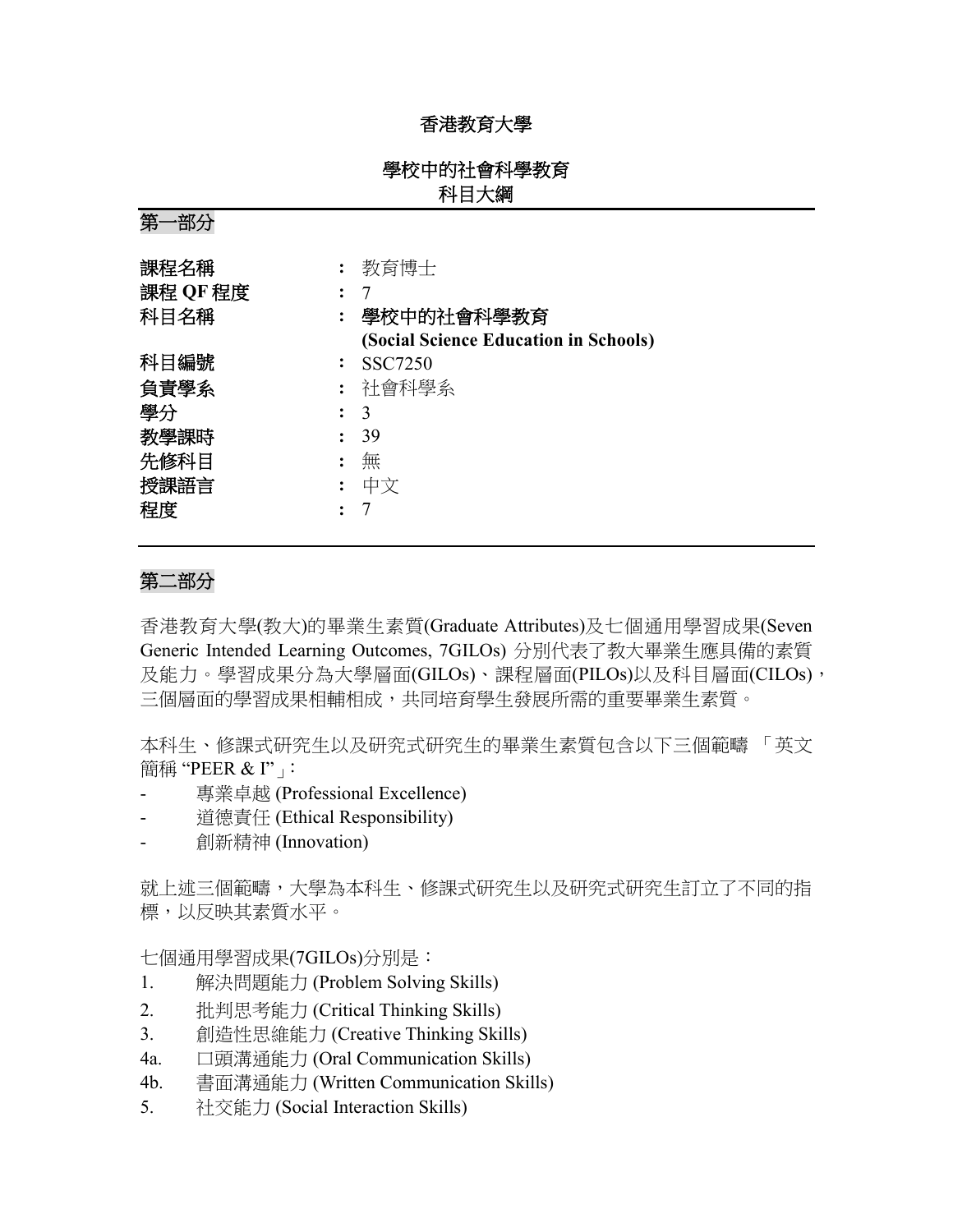- 6. 倫理決策 (Ethical Decision Making)
- 7. 全球視野 (Global Perspectives)

# **1.** 科目概要

本課程旨在培養學員對中小學社會科學課程的批判性理解,並協助教育從業者 掌握社會科學教育相關的知識、技能及價值觀/態度。課程將檢視當前社會科 學課程設計與實施中存在的問題,回顧相關研究,並探討社會科學課程在學校 教育中的作用以及教師在社會科學教育中的角色。

#### **2.** 預期學習成果

成功完成本課程後,學生應能夠:

成果一:回顧學校社會科學課程的本地與國際發展;

成果二: 探討社會科學課程在學校和課堂中的實際施行;

成果三:批判性地反思中小學社會科學課程的規劃與相關教學議題;

成果四:增進社會科學教育從業者的專業知識、技能及價值觀/態度。

## **3.** 內容、預期學習成果及教與學活動

| 教授内容                                                                                          | 預期學習<br>成果 (CILOs) | 教與學活動                                         |
|-----------------------------------------------------------------------------------------------|--------------------|-----------------------------------------------|
| 全球及香港社會科學課程當前的<br>趨勢和發展;和<br>學校和課堂層面的社會科學教育<br>之新近研究。                                         | 成果一<br>成果三         | 小組討論<br>文獻綜述<br>口頭匯報                          |
| 中小學社會科學課程;<br>社會科學教育的課程規劃及教與<br>$\bullet$<br>學; 和<br>社會科學課程中的價值觀、道<br>$\bullet$<br>德、品格和公民教育。 | 成果二<br>成果三         | 個案分析<br>課堂分析<br>課堂觀察<br>口頭匯報<br>教科書分析<br>視頻分析 |
| 社會科學教育的行動研究、實證<br>$\bullet$<br>為本實踐和校本課程發展。                                                   | 成果二<br>成果三<br>成果四  | 嘉賓講座<br>真實個案分享<br>學校訪問                        |
| 教師作為社會科學教育中的課程<br>領導者、反思性實踐者、研究者                                                              | 成果四                | 個案分析<br>電子學習                                  |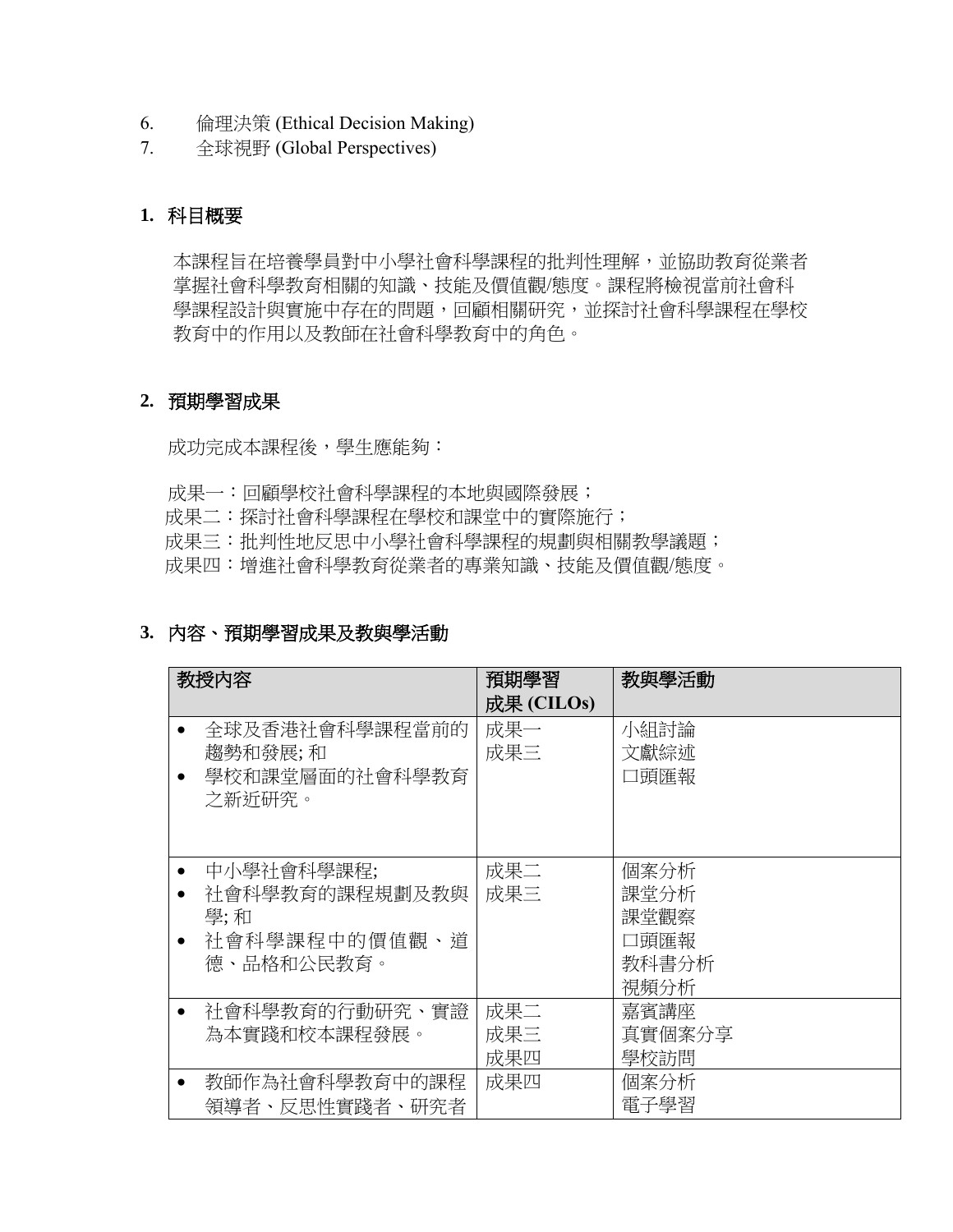| $+ +$<br>和批,<br>手川孝久<br>--<br>冃<br>一日<br>v<br>⊸<br>$\ddotsc$ | $\Box$<br>__<br>反思日誌 |
|--------------------------------------------------------------|----------------------|
|                                                              |                      |

#### **4.** 評核

| 評核課業                                       | 所佔比重 | 預期學習<br>成果 (CILOs) |
|--------------------------------------------|------|--------------------|
| 學員須選擇以「學校社會科學教育的課程規劃<br>及教與學﹔為主題,完成以下評核課業: |      |                    |
| 針對其所選主題,撰寫一篇包含實證的反思日<br>誌。                 | 30%  | 成果二<br>成果三<br>成果四  |
| 對選定主題進行文獻綜述,以顯示研究中的缺<br>漏和潛在論點。(約3000字)    | 70%  | 成果一<br>成果三         |

# **5.** 指定教科書 無

#### **6.** 推薦書目

- Byrd, D. (2012). Social studies education as a moral activity: Teaching towards a just society, *Educational Philosophy and Theory, 44*(10), 1073–1079. doi: 10.1111/j.1469-5812.2011.00761.x
- Chai-Yip, T. W. L., Galloway, D., & Lee, W. O. (2010). The effectiveness of action learning in the teaching of citizenship education: A Hong Kong case study. In K. J. Kennedy, W. O. Lee, & D. L. Grossman (Eds.), *Citizenship pedagogies in Asia and the Pacific* (pp. 53–80). Hong Kong: Comparative Education Research Centre, The University of Hong Kong.
- DeLeon, A. P. (2008). Are we simulating the status quo? Ideology and Social Studies simulations, *Theory & Research in Social Education, 36*(3), 256–277. doi: 10.1080/00933104.2008.10473375
- Farris, P. J. (2007). *Elementary and middle school social studies: An interdisciplinary, multicultural approach* (5th ed.). Long Grove, Ill.: Waveland Press.
- Glatthorn, A., Boschee, F. A., Whitehead, B. M., & Boschee, B. F. (2016). *Curriculum leadership: Strategies for development and implementation*. Los Angeles: SAGE.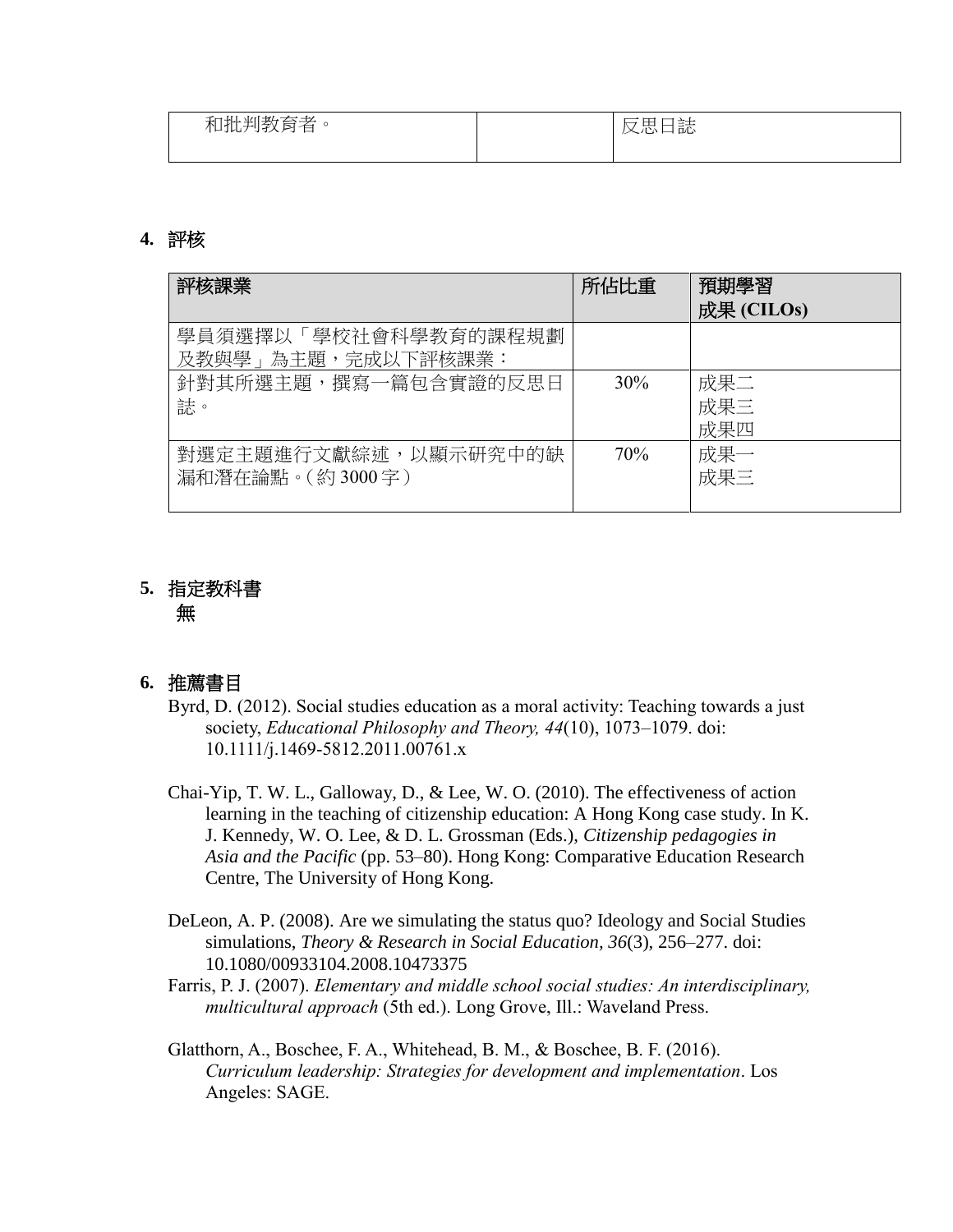- Guérin, L. (2017). Group problem solving as a different participatory: Approach to citizenship education. *Journal of Social Science Education, 16*(2), 8–18. doi: 10.2390/jsse-v16-i2-1608
- Henson, K. T. (2010). *Curriculum planning: Integrating multiculturalism, constructivism and education reform.* (4th ed.). Long Grove, Ill.: Waveland Press.
- Law, W.-W., & Xu, S. (2017). Social change and teaching and learning citizenship education: An empirical study of three schools in Guangzhou, China. *Citizenship Teaching & Learning, 12*(1), 7–41. doi: 10.1386/ctl.12.1.7\_1
- Martens, A. M., & Gainous, J. (2013). Civic education and democratic capacity: How do teachers teach and what works? *Social Science Quarterly, 94*(4), 956–976. doi: 10.1111/j.1540-6237.2012.00864.x
- Massialas, B. G., & Allen, R. F. (1996). *Critical issues in teaching social studies, K– 12*. Belmont, Calif.: Wadsworth.
- Wood, K. E. (2001). *Interdisciplinary instruction: A practical guide for elementary and middle school teachers*. New Jersey: Prentice Hall Inc.
- Wood, P. (2012). *Critical events in teaching and learning*. London, UK and Washington, D.C., USA: The Palmer Press.

#### **7.** 相關網絡資源

Humanities, Ministry of Education, Singapore: <https://www.moe.gov.sg/education/syllabuses/humanities>

National Council for the Social Studies: <https://www.socialstudies.org/>

- Office of Superintendent of Public Instruction, State of Washington, the United State of America: <http://www.k12.wa.us/SocialStudies/default.aspx>
- Personal, Social & Humanities Education, Curriculum Development, Education Bureau, the Hong Kong SAR: [http://www.edb.gov.hk/en/curriculum](http://www.edb.gov.hk/en/curriculum-development/kla/pshe/index.html)[development/kla/pshe/index.html](http://www.edb.gov.hk/en/curriculum-development/kla/pshe/index.html)

Personal, Social, Health and Economic Education, United Kingdom: <https://www.gov.uk/education/personal-social-health-and-economic-education>

Resources Depository, the Hong Kong Education City: <https://resources.hkedcity.net/>

#### **8.** 相關期刊

*Citizenhsip, Social and Economics Education Citizenship Teaching and Learning Journal of Social Science Education Journal of Social Studies Education Research*